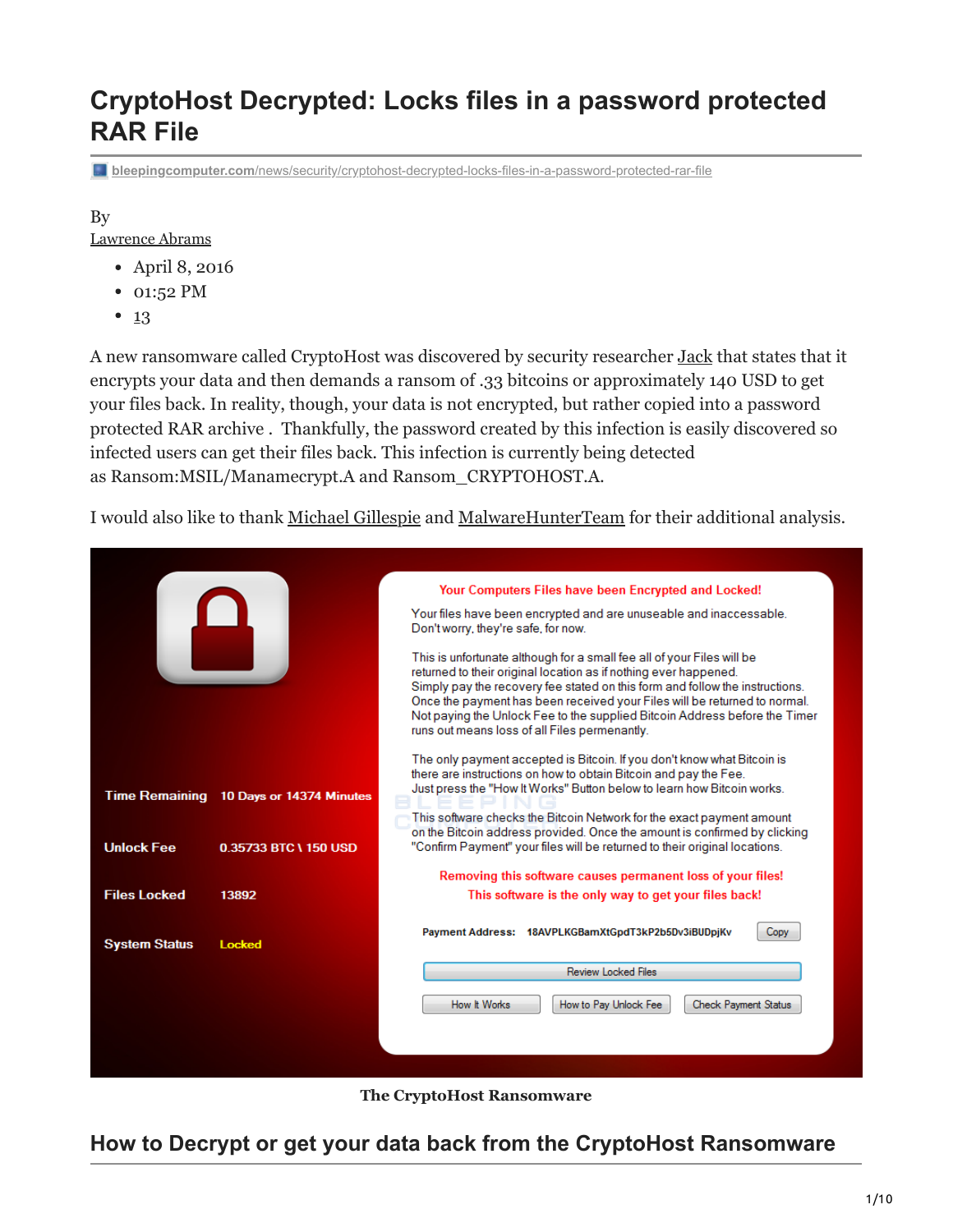Normally I would not disclose a vulnerability in a ransomware as it will just lead to the developer fixing it in a future version. Unfortunately, a certain site who will not be named, irresponsibly revealed the method that can be used to decrypt these files, so the secret is already out.

When CryptoHost infects your computer it will move certain data files, which is detailed in the technical analysis below, into a password protected RAR archive located in the C:\Users\ [username]\AppData\Roaming folder. This file will have a 41 character name and no extension. An example file is **3854DE6500C05ADAA539579617EA3725BAAE2C57.** The password for this archive is the name of the archive combined with the logged in user name. So for example, if the name of the user is **Test** and the RAR archive is located

at **C:\Users\Test\AppData\Roaming\3854DE6500C05ADAA539579617EA3725BAAE2C57**, the password would be **3854DE6500C05ADAA539579617EA3725BAAE2C57Test.**

[For those who do not want to deal with figuring out the password, you can use this password](https://www.dropbox.com/s/zbs3z3mmq9waq3h/CryptoHost%20Keygen.exe?dl=1) generator created by [Michael Gillespie.](https://twitter.com/demonslay335)

Before we begin, we want to first terminate the **cryptohost.exe** process. To do this, open the **Start Menu** and type **Task Manager**. When the Task Manager search results appears, click on it to start the program. Now click on the **Processes** tab and select the **cryptohost.exe** process as shown below. Then click on the **End Process** button to terminate it.

| <b>Windows Task Manager</b><br>-- - -<br>Options<br>File<br>View<br>Help |                  |             |          |                            |  |  |
|--------------------------------------------------------------------------|------------------|-------------|----------|----------------------------|--|--|
| Processes<br><b>Applications</b>                                         | <b>Services</b>  | Performance |          | Networking<br><b>Users</b> |  |  |
| <b>Image Name</b>                                                        | <b>User Name</b> | <b>CPU</b>  | Memory ( | Description                |  |  |
| cmd.exe                                                                  | <b>Liser</b>     | 00          | 1,812K   | Windows                    |  |  |
| conhost.exe                                                              | User             | 00          | 1,220 K  | Console                    |  |  |
| cryptohost.ex                                                            | User             | 00          | 24,680 K | cryptohos                  |  |  |
| csrss.exe                                                                |                  | 00          | 1,588K   |                            |  |  |
| dwm.exe                                                                  | User             | 00          | 1,328K   | Desktop                    |  |  |
| explorer.exe                                                             | User             | o٥          | 57,640 K | Windows                    |  |  |
| jucheck.exe *32                                                          | User             | 00          | 2,964K   | Java Upd                   |  |  |
| jusched.exe *32 User                                                     |                  | 00          | 1,360 K  | Java Upd                   |  |  |
| taskhost.exe                                                             | <b>Liser</b>     | ΩO          | 6,308 K  | Host Proc                  |  |  |
| taskhost.exe                                                             | User             | 00          | 7,520 K  | Host Proc                  |  |  |
| taskmgr.exe                                                              | User             | 00          | 3,076 K  | Windows                    |  |  |
| winlogon.exe                                                             |                  | 00          | 1,900K   |                            |  |  |
|                                                                          |                  |             |          |                            |  |  |
|                                                                          |                  |             |          |                            |  |  |
|                                                                          |                  |             |          |                            |  |  |
| Show processes from all users<br><b>End Process</b>                      |                  |             |          |                            |  |  |
| Processes: 49<br>CPU Usage: 32%<br>Physical Memory: 31%                  |                  |             |          |                            |  |  |

**End the Cryptohost.exe Process**

Now to to extract the password protected RAR archive with your files in it, we first need to install the [7-Zip application.](http://www.7-zip.org/) Once it is installed, open up the **C:\Users\**

**[username]\AppData\Roaming** folder and locate the archive file using the info described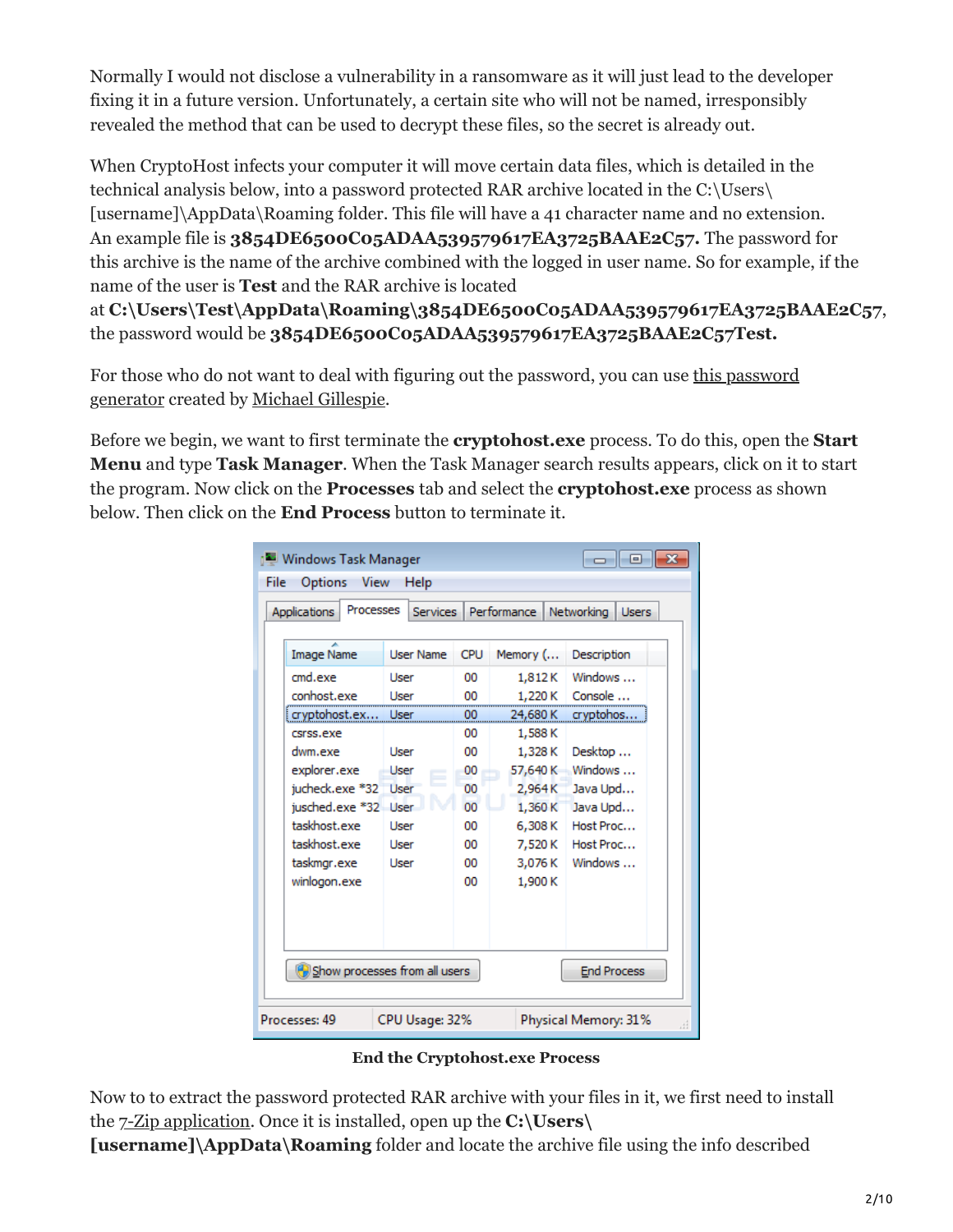above. Now right-click on it and then select the **Extract to "foldername"** option as shown in the image below.



#### **Extraction Wizard**

When the 7-Zip prompts you for the password, enter the password as described above and press enter. You data will now be extracted into a folder name that is the same name as the RAR archive. When done, open that folder and copy all of the folders in it to the root of your C: drive. Your data files should now be restored.

## **How to remove the CryptoHost Ransomware**

When CryptoHost is installed it will create a file called cryptohost.exe and store it in the C:\Users\ [username]\AppData\Roaming folder. It will alsocreate an autorun called **software** that executes the ransomware on login. To remove this infection, simply end the cryptohost.exe process using Task Manager and then delete the cryptohost.exe file. To remove the autorun you can delete this registry key:

```
HKCU\Software\Microsoft\Windows\CurrentVersion\Run\software %AppData%\cryptohost.exe
```
Most security products should detect this infection at this point and remove it automatically if you do not wish to remove CryptoHost manually.

## **CryptoHost Ransomware Technical Analysis**

CryptoHost is currently being bundled with a uTorrent installer that when installed extracts the **cryptohost.exe** to the %AppData% folder and executes it. Once executed, CryptoHost will move all files that match certain extensions into a password protected RAR archive located in the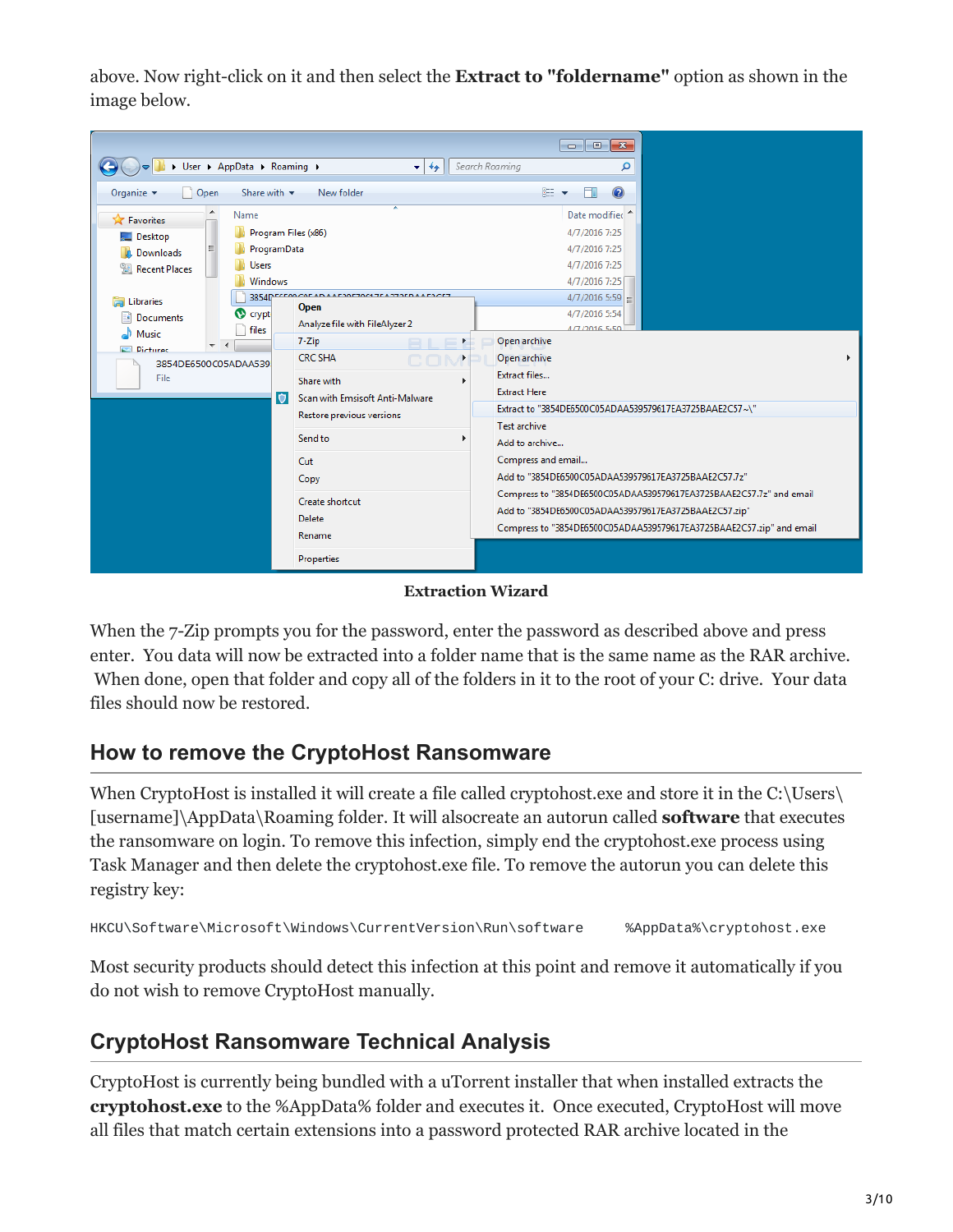%AppData% folder. The name of the archive will be a SHA1 hash of the following information with any dashes removed.

processorId + volume\_serial\_number\_of\_c: + motherboard\_serial\_number

### The password for this archive will be in the form of the **SHA1 hash+username**. So if the SHA1 hash is **3854DE6500C05ADAA539579617EA3725BAAE2C57** and the user is **Test** the password would be **3854DE6500C05ADAA539579617EA3725BAAE2C57Test.**

The file extensions that will be moved into the password protected archive by CryptoHost are:

jpg, jpeg, png, gif, psd, ppd, tiff, flv, avi, mov, qt, wmv, rm, asf, mp4, mpg, mpeg, m4v, 3gp, 3g2, pdf, docx, pptx, doc, 7z, zip, txt, ppt, pps, wpd, wps, xlr, xls, xlsl

When the archive is finished being created, the ransomware will then perform a listing of the files in the archive and save that list to the **%AppData%\Files** file. CryptoHost will now display the ransomware screen as shown below.

|                       |                          | Your Computers Files have been Encrypted and Locked!                                                                                                                                                                                                                                                                                                                                                                                   |  |  |  |
|-----------------------|--------------------------|----------------------------------------------------------------------------------------------------------------------------------------------------------------------------------------------------------------------------------------------------------------------------------------------------------------------------------------------------------------------------------------------------------------------------------------|--|--|--|
|                       |                          | Your files have been encrypted and are unuseable and inaccessable.<br>Don't worry, they're safe, for now.                                                                                                                                                                                                                                                                                                                              |  |  |  |
|                       |                          | This is unfortunate although for a small fee all of your Files will be<br>returned to their original location as if nothing ever happened.<br>Simply pay the recovery fee stated on this form and follow the instructions.<br>Once the payment has been received your Files will be returned to normal.<br>Not paying the Unlock Fee to the supplied Bitcoin Address before the Timer<br>runs out means loss of all Files permenantly. |  |  |  |
| <b>Time Remaining</b> | 10 Days or 14374 Minutes | The only payment accepted is Bitcoin. If you don't know what Bitcoin is<br>there are instructions on how to obtain Bitcoin and pay the Fee.<br>Just press the "How It Works" Button below to learn how Bitcoin works.<br>This software checks the Bitcoin Network for the exact payment amount                                                                                                                                         |  |  |  |
| <b>Unlock Fee</b>     | 0.35733 BTC \ 150 USD    | on the Bitcoin address provided. Once the amount is confirmed by clicking<br>"Confirm Payment" your files will be returned to their original locations.                                                                                                                                                                                                                                                                                |  |  |  |
|                       |                          | Removing this software causes permanent loss of your files!                                                                                                                                                                                                                                                                                                                                                                            |  |  |  |
| <b>Files Locked</b>   | 13892                    | This software is the only way to get your files back!                                                                                                                                                                                                                                                                                                                                                                                  |  |  |  |
| <b>System Status</b>  | <b>Locked</b>            | Payment Address: 18AVPLKGBamXtGpdT3kP2b5Dv3iBUDpjKv<br>Copy                                                                                                                                                                                                                                                                                                                                                                            |  |  |  |
|                       |                          | <b>Review Locked Files</b>                                                                                                                                                                                                                                                                                                                                                                                                             |  |  |  |
|                       |                          | How It Works<br>How to Pay Unlock Fee<br><b>Check Payment Status</b>                                                                                                                                                                                                                                                                                                                                                                   |  |  |  |
|                       |                          |                                                                                                                                                                                                                                                                                                                                                                                                                                        |  |  |  |
|                       |                          |                                                                                                                                                                                                                                                                                                                                                                                                                                        |  |  |  |

**CryptoHost Ransomware Screen**

This screen is broken up into four subscreens that allow you to get various information about the infection and to list the affected data files. Below are two of these screens.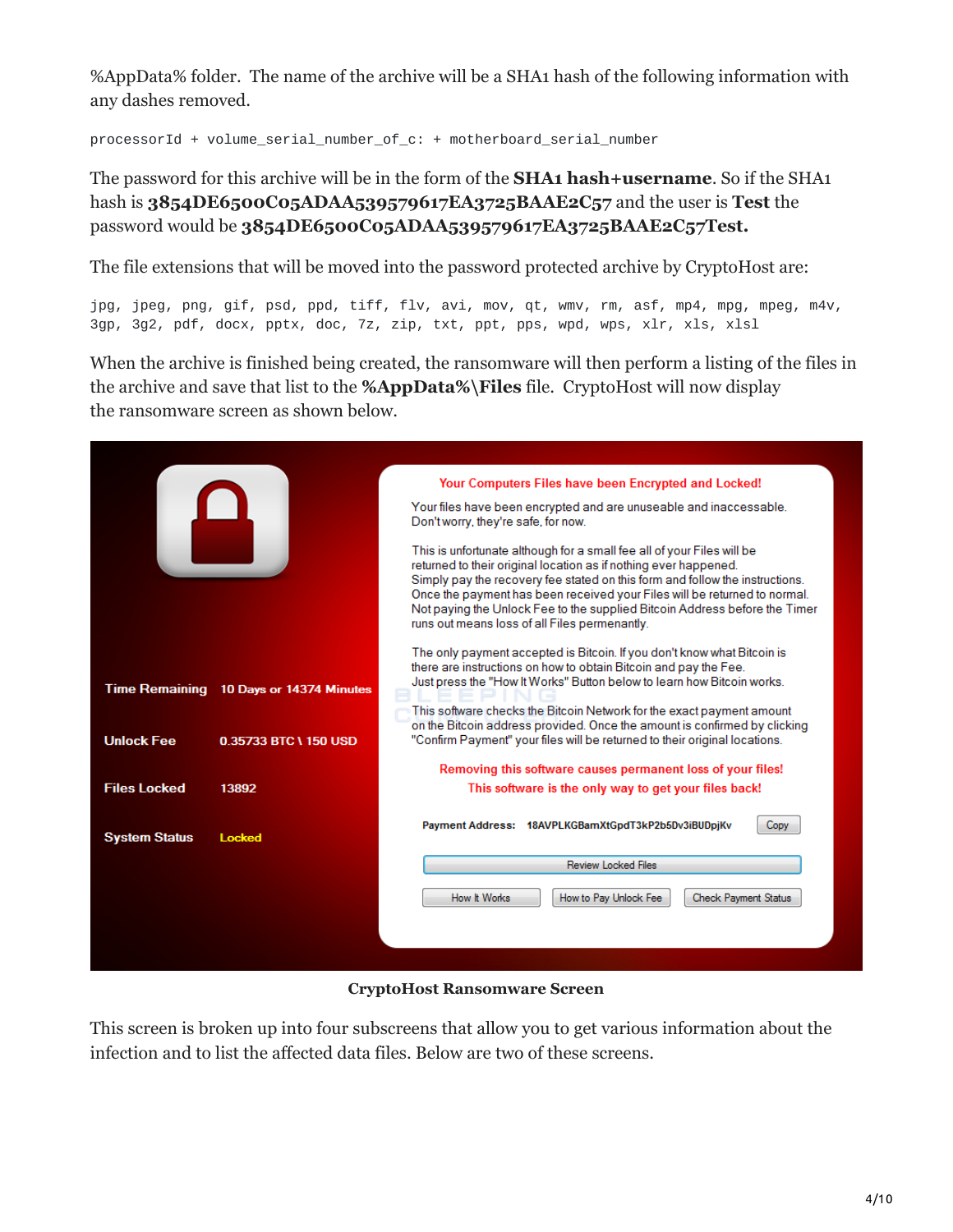

**How it Works Screen**



**Check Payment Screen**

When a victim wants to decrypt their files, they need to click the Check Payment Status button, which simply checks blockchain.info for any payments to the assigned bitcoin address. If the text returned by the blockchain query contains the **exact** numbers listed in the Fee label of the CryptoHost interface, then the ransomware will extract your files. This means that a victim has to pay the exact amount and if more is paid, the ransomware will still not decrypt the files.

When first started CryptoHost will also try to delete the

HKLM\SYSTEM\CurrentControlSet\Control\SafeBoot key in order to make it impossible to boot into safe mode. Thankfully, this process does not run under the required privileges that are necessary to remove this key.

CryptoHost will also monitor process names and Window titles for certain strings. If these strings are detected the associated process will be terminated. In my tests this method only worked on process names and not Window titles. The list of strings that it searches for are: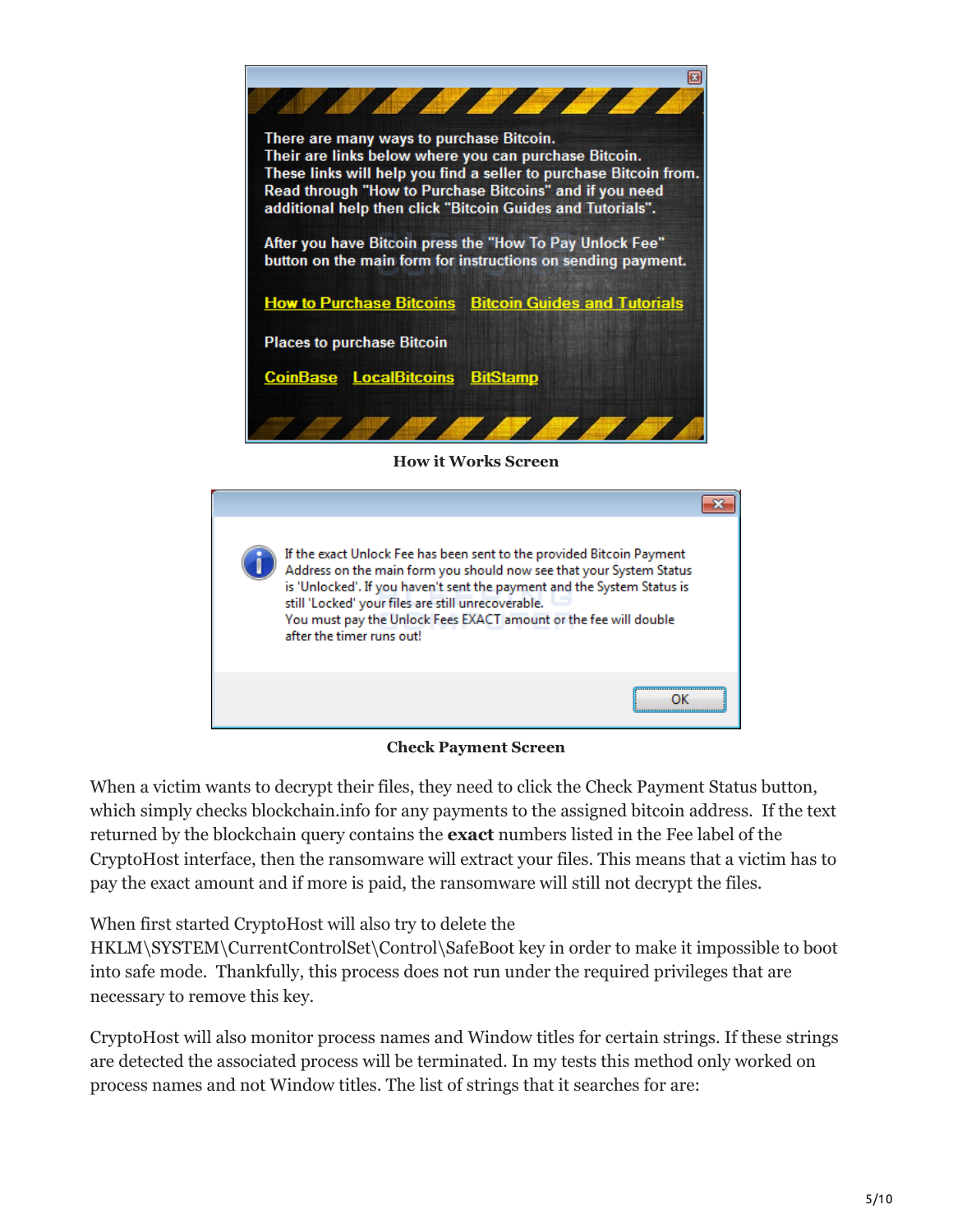anti virus, anti-virus, antivirus, avg, bitdefender, eset, mcafee, dr.web, f-secure, internet security, obfuscator, debugger, monitor, registry, system restore, kaspersky, norton, ad-aware, sophos, comodo, avira, bullguard, trend micro, eset, vipre, task manager, system configuration, registry editor, game, steam, lol, rune, facebook, instagram, youtube, vimeo, twitter, pinterest, tumblr, meetme, netflix, amazon, ebay, shop, origin

It is interesting to note that the dev not only targets security products, but also common sites and processes that a victim may want to visit or use for games. This is done to further aggravate the victim into paying the ransom.

Last, but not least, this ransomware does not communicate with the malware developer in any way and the only network communications is when it checks the blockchain.info site for payment.

## **Files associated with the CryptoHost Ransomware:**

%Temp%\uTorrent.exeuTorrent.exe %AppData%\cryptohost.exe %AppData%\files %AppData%\processor.exe

## **Registry entries associated with the CryptoHost Ransomware:**

HKCU\Software\Classes\FalconBetaAccount HKCU\Software\Microsoft\Windows\CurrentVersion\Run\software %AppData%\cryptohost.exe

### **Related Articles:**

[Indian airline SpiceJet's flights impacted by ransomware attack](https://www.bleepingcomputer.com/news/security/indian-airline-spicejets-flights-impacted-by-ransomware-attack/)

[US Senate: Govt's ransomware fight hindered by limited reporting](https://www.bleepingcomputer.com/news/security/us-senate-govt-s-ransomware-fight-hindered-by-limited-reporting/)

[New RansomHouse group sets up extortion market, adds first victims](https://www.bleepingcomputer.com/news/security/new-ransomhouse-group-sets-up-extortion-market-adds-first-victims/)

[Ransomware attack exposes data of 500,000 Chicago students](https://www.bleepingcomputer.com/news/security/ransomware-attack-exposes-data-of-500-000-chicago-students/)

[The Week in Ransomware - May 20th 2022 - Another one bites the dust](https://www.bleepingcomputer.com/news/security/the-week-in-ransomware-may-20th-2022-another-one-bites-the-dust/)

- [CryptoHost](https://www.bleepingcomputer.com/tag/cryptohost/)
- [Decrypted](https://www.bleepingcomputer.com/tag/decrypted/)
- [Manamecrypt](https://www.bleepingcomputer.com/tag/manamecrypt/)
- [Ransomware](https://www.bleepingcomputer.com/tag/ransomware/)

#### [Lawrence Abrams](https://www.bleepingcomputer.com/author/lawrence-abrams/)

Lawrence Abrams is the owner and Editor in Chief of BleepingComputer.com. Lawrence's area of expertise includes Windows, malware removal, and computer forensics. Lawrence Abrams is a coauthor of the Winternals Defragmentation, Recovery, and Administration Field Guide and the technical editor for Rootkits for Dummies.

- [Previous Article](https://www.bleepingcomputer.com/offer/deals/90-percent-off-a-complete-c-coding-bootcamp/)
- [Next Article](https://www.bleepingcomputer.com/news/security/petya-ransomwares-encryption-defeated-and-password-generator-released/)

#### <span id="page-5-0"></span>**Comments**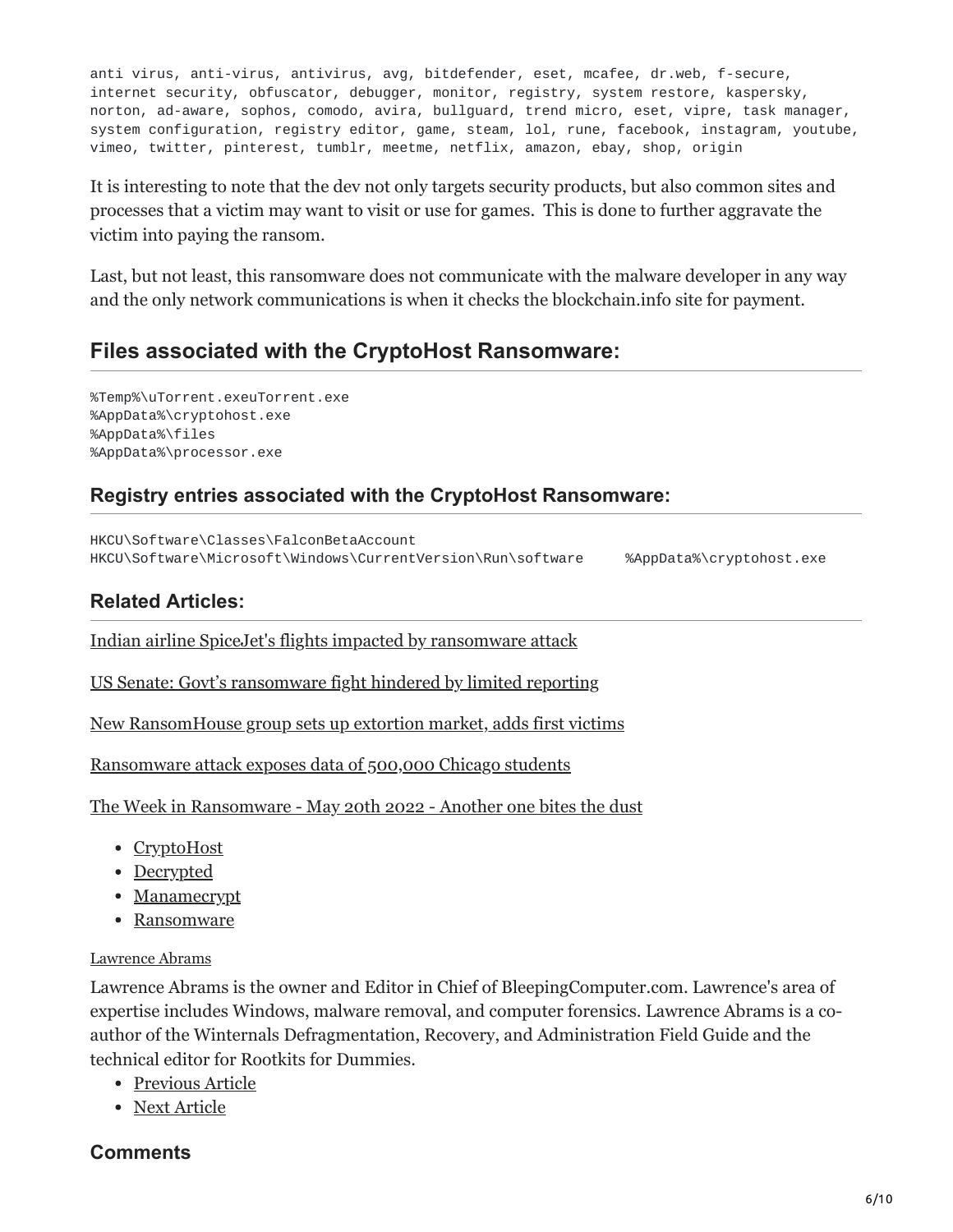

[Demonslay335](https://www.bleepingcomputer.com/forums/u/726225/demonslay335/) - 6 years ago

Also as a note to potential victims, do NOT CLOSE the program by trying to simply "X" it out. It will prompt you if you really wish to lose your data, and if you continue, it will try to delete the entire RAR file. This is why it is recommended to kill it from Task Manager. If this does occur, however, you may be able to use "undelete" software such as Recuva to recover the archive, as it does not do a secure wipe of the file.



[Lawrence Abrams](https://www.bleepingcomputer.com/author/lawrence-abrams/) - 6 years ago

I left that out as I do not think its active in the build. There is no close button.



[Demonslay335](https://www.bleepingcomputer.com/forums/u/726225/demonslay335/) - 6 years ago

Ah, gotcha. I see it now when I double-checked the source. There is indeed a button with the text "Remove This Software and Delete All Locked Files" that triggers the delete. It is not visible and is disabled. Supposed to show with the other buttons I believe.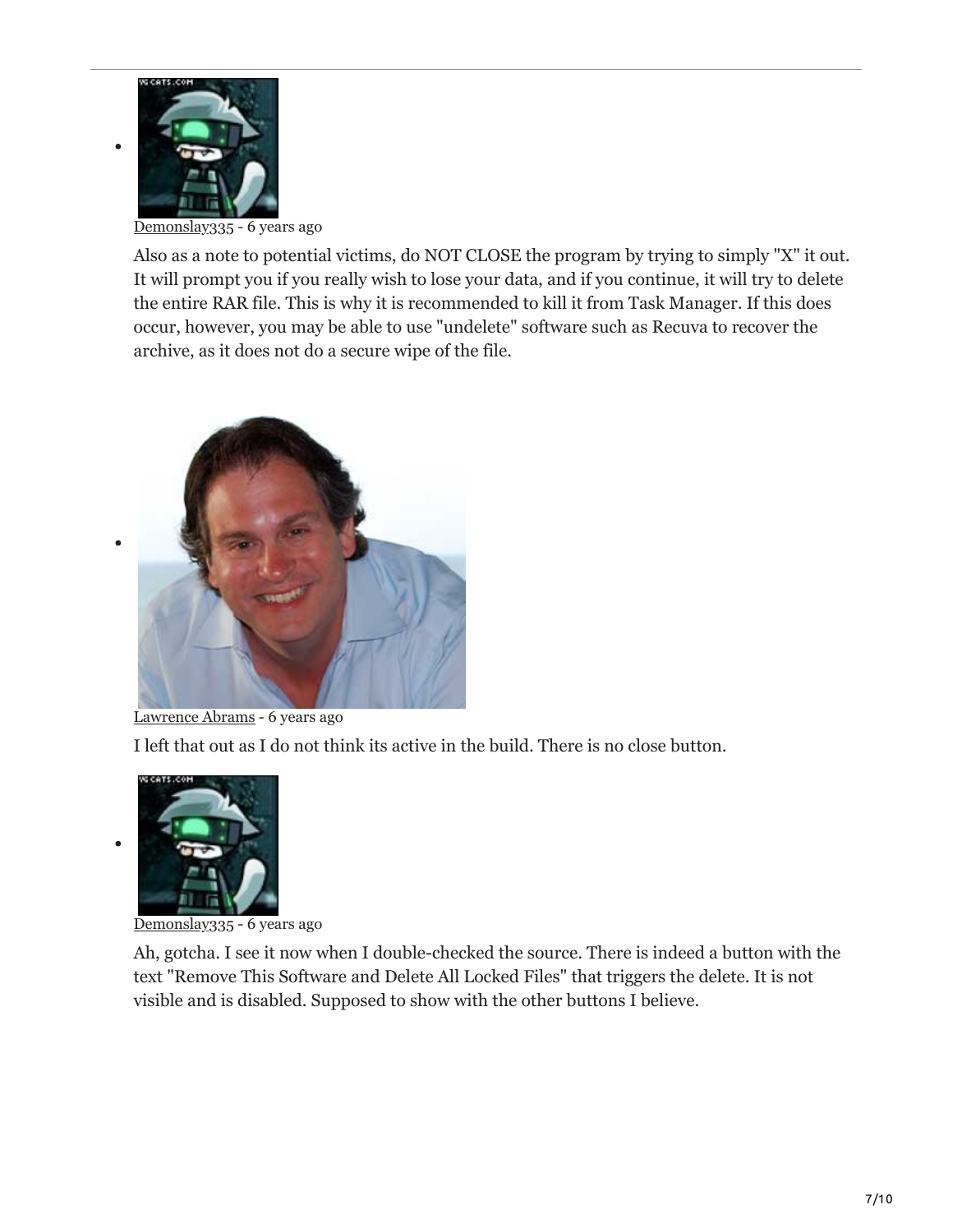

[ScathEnfys](https://www.bleepingcomputer.com/forums/u/983120/scathenfys/) - 6 years ago

"CryptoHost is currently being bundled with a uTorrent installer..." Yet another reason not to use μTorrent or other p2p software



[Lawrence Abrams](https://www.bleepingcomputer.com/author/lawrence-abrams/) - 6 years ago Its not a legit utorrent installer from the company themselves.



[ScathEnfys](https://www.bleepingcomputer.com/forums/u/983120/scathenfys/) - 6 years ago

I understand that. But the people who use p2p programs are also more likely to use alternative download sites.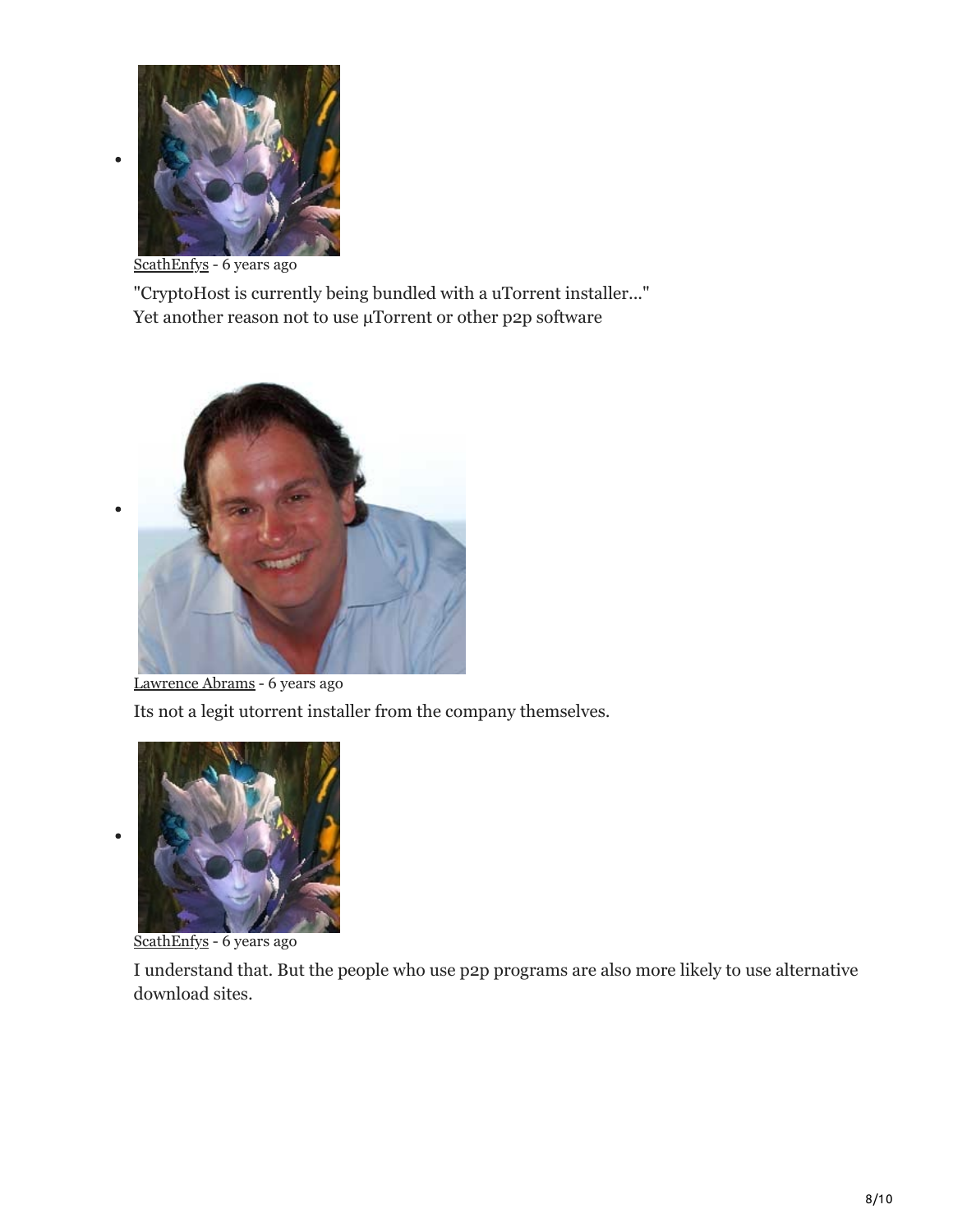

[ScathEnfys](https://www.bleepingcomputer.com/forums/u/983120/scathenfys/) - 6 years ago

This RW screams "skiddie" all over... the cheesy password protected RARFile rather than a real encryption method, the easy to find password, and the "meh" graphics.

### D

#### [Curie](https://www.bleepingcomputer.com/forums/u/976061/curie/) - 6 years ago

Ah, I had hoped to tell you something new, but you got lots of people helping out already. :)



[peterracine](https://www.bleepingcomputer.com/forums/u/943000/peterracine/) - 6 years ago

These scripts are sold to script kiddies and that is why they sometimes are easily decripted or sometimes do not make any sense. Its the authors that we should somehow go after. we will eventually win so, don't worry.



[AaroniusLeonius](https://www.bleepingcomputer.com/forums/u/999237/aaroniusleonius/) - 6 years ago

Script Kiddies. "Oh no! my files have been archived in a RAR file that is protected with an easy to find password. What am I going to do?" Also, why aren't they actually encrypting files? Archiving them isn't encrypting them but the creator clearly doesn't know that.